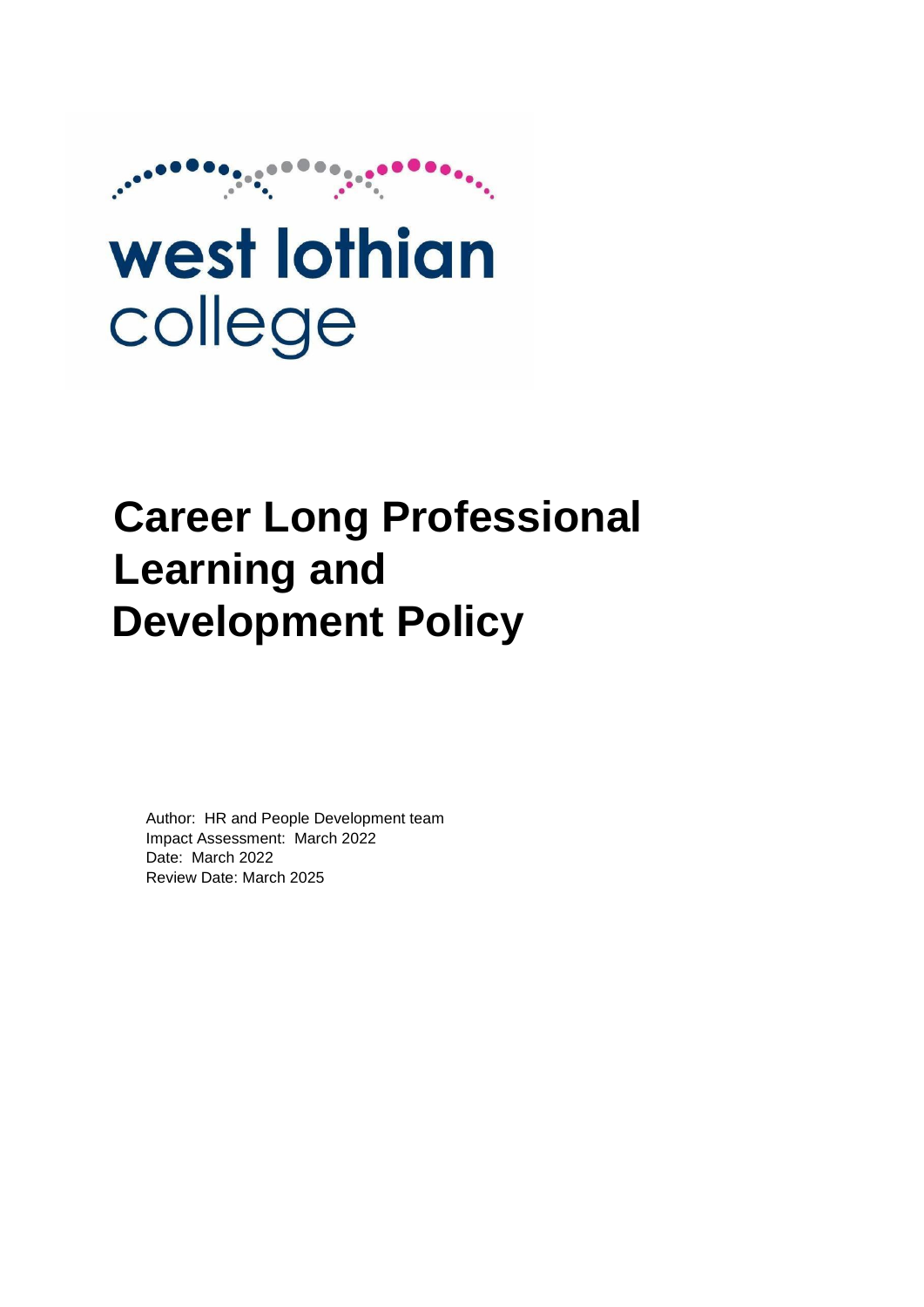#### **Contents**

| <b>Introduction</b>                                                | 3                            |
|--------------------------------------------------------------------|------------------------------|
| <b>Aims</b>                                                        | 3                            |
| <b>Development Themes</b>                                          | 3                            |
| <b>Budget</b>                                                      | Error! Bookmark not defined. |
| <b>Staff Development Expenditure</b>                               | 4                            |
| <b>Approaches to Development</b>                                   | $\overline{\mathbf{4}}$      |
| <b>Individual Development</b>                                      | 4                            |
| Funding and time commitment                                        | 5                            |
| <b>Professional Memberships</b>                                    | 5                            |
| <b>Team Development</b>                                            | 5                            |
| Whole college Development Days                                     | 6                            |
| <b>Online Staff Development</b>                                    | 6                            |
| <b>Other Staff Development</b>                                     | 6                            |
| <b>Leadership and Management Development</b>                       | 6                            |
| <b>Workforce Planning</b>                                          | $\overline{7}$               |
| <b>Teaching Qualifications and Professional Development Awards</b> | 8                            |
| <b>General Teaching Council Scotland (GTCS)</b>                    | 8                            |
| <b>Assessor &amp; Verifier Units</b>                               | 8                            |
| <b>Support Services</b>                                            | 8                            |
| <b>Recording</b>                                                   | 8                            |
| <b>Review</b>                                                      | 9                            |
| <b>Appendix A - GTCS Guidance</b>                                  | 10                           |
| <b>Appendix B - Teaching Qualification Routes</b>                  | 16                           |
| <b>Equality Impact Assessment</b>                                  |                              |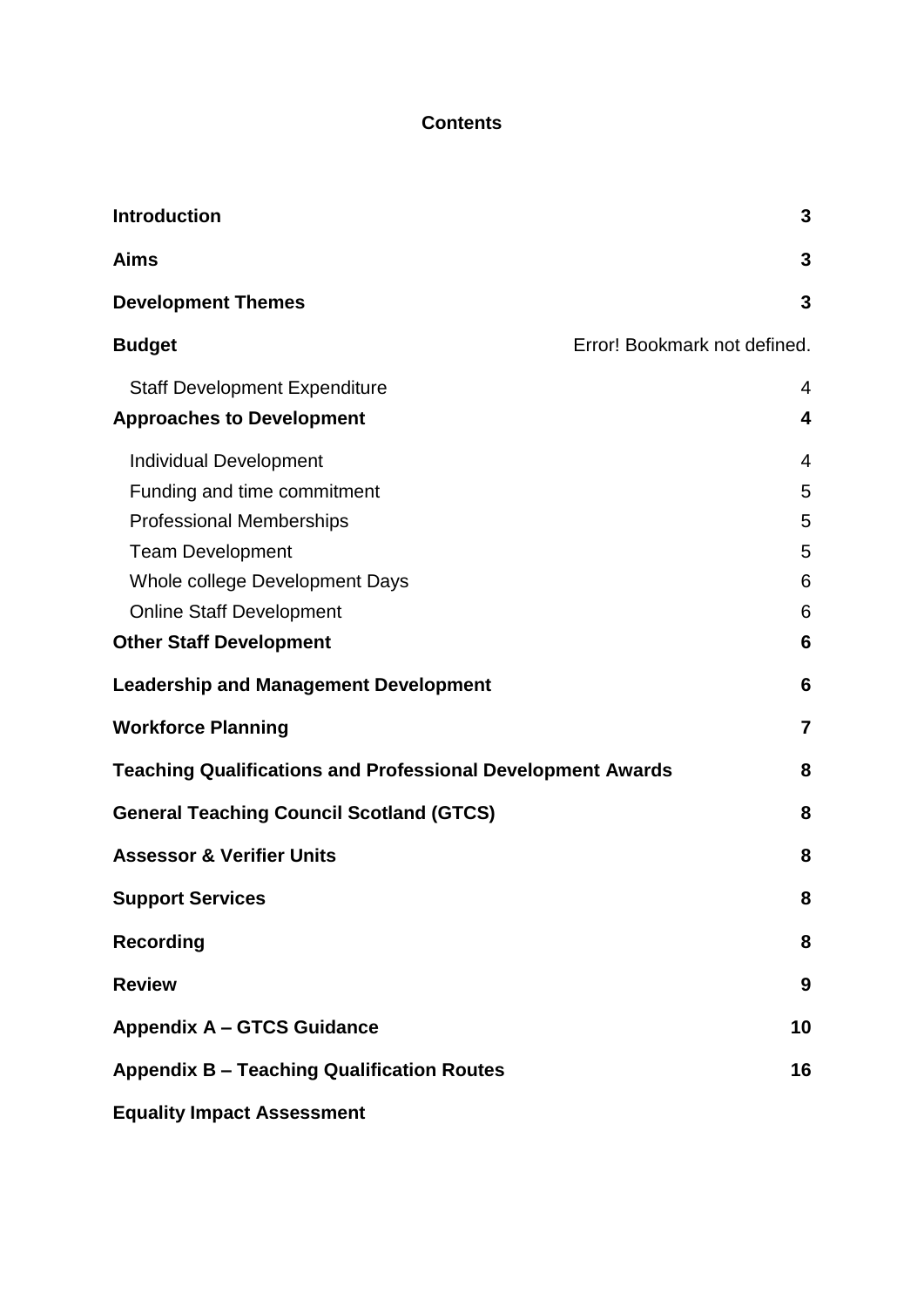#### <span id="page-2-0"></span>**Introduction**

The college is committed to equipping its people with the necessary skills to deliver the college vision of developing a highly skilled, enterprising and resilient workforce.

The college's Career Long Professional Learning and Development Policy supports the realisation of the strategic learning and development aim, outlined in the college's People Strategy, of *'creating capability by motivating and engaging our people with their learning and development for all required skills and the adaptability and agility for change'*.

The Career Long Professional Learning and Development Policy has been informed by the college's People Strategy.

The policy sets out how the college will support and advance staff development.

#### <span id="page-2-1"></span>**Aims**

The aims of the Career Long Professional Learning and Development Policy are to:

- Embed workforce skills development and planning.
- Develop a proactive approach to staff development at both a team and individual level.
- Develop effectiveness and efficiency at team and individual levels.
- Ensure that the college realises excellence across service delivery.
- Ensure professional standards are embedded in learning and teaching and service delivery.

#### <span id="page-2-2"></span>**Development Themes**

The following themes will be developed:

- Learner retention and attainment.
- Learner involvement, engagement and partnership.
- Supporting and enhancing digital skills particularly for digital learning delivery.
- Promotion of equality, diversity and inclusion, particularly for trauma responsive practice.
- Effectiveness, efficiency and professionalism in all services.
- Highest possible customer service.
- Risk assessment and health and safety.
- Continuous quality improvement and enhancement.
- Societal, organisational and environmental sustainability.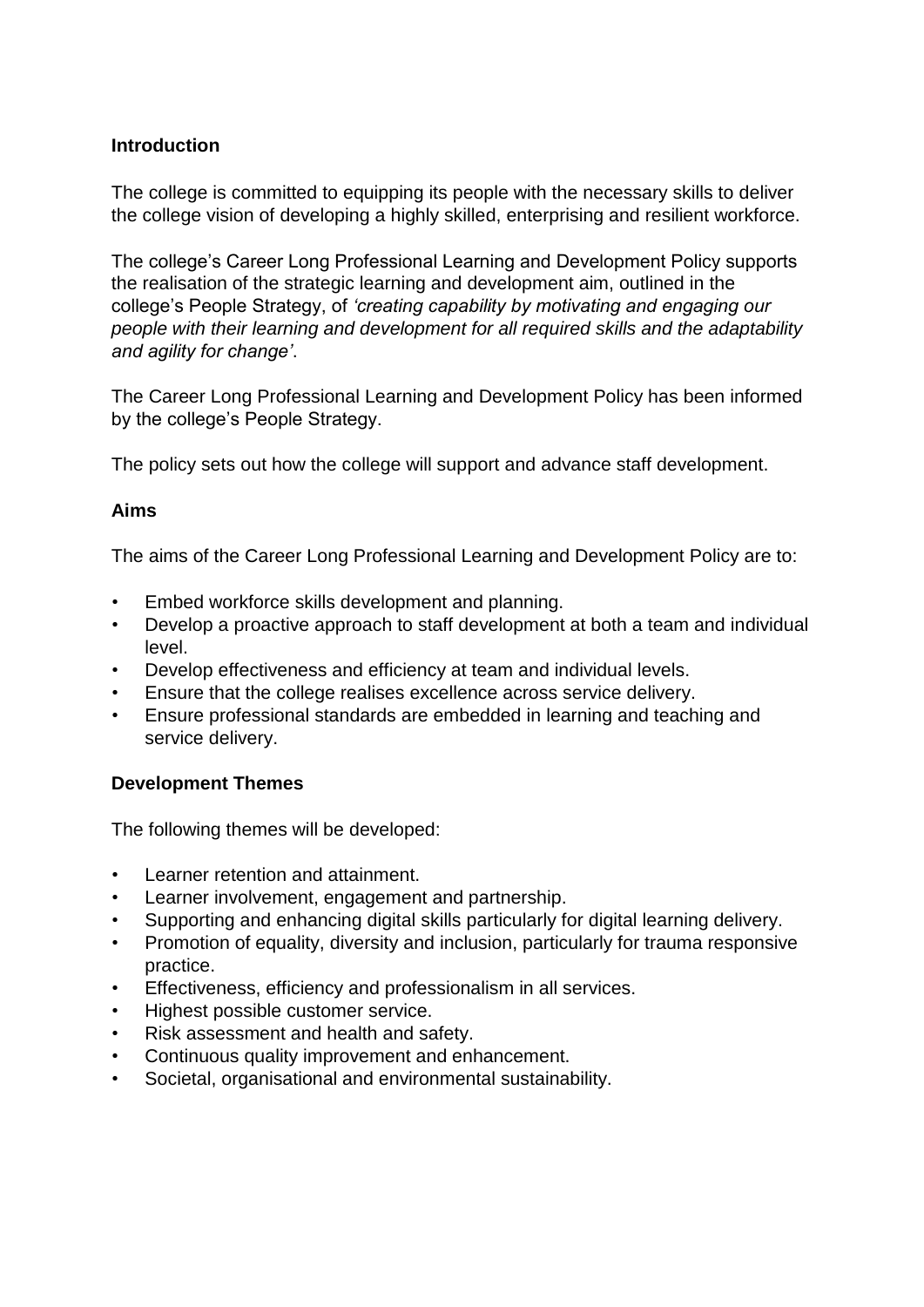#### <span id="page-3-0"></span>**Staff Development Expenditure**

Staff development expenditure and budget control will be held by the Head of HR and People Development. Decisions of expenditure and priorities will be informed by:

- Requirements to realise the college vision and strategic goals and embed college values and behaviours.
- Annual priorities agreed with the Executive Leadership Team.
- External drivers and legislative requirements.
- An ethos of measurable continuous quality improvement and enhancement.

The following factors are considered for expenditure (monetary and time) decisions:

- To what extent the learning and development activity is essential or desirable to the staff member's current role or whether the activity will provide opportunities for future progression and is of benefit for the college for succession/workforce planning reasons.
- Whether the activity request has been discussed at a formal development meeting with the line manager.
- The extent to which the activity has demonstrable links to college values and strategic goals.
- The cost of the activity (funding is normally limited to a maximum of £1,000 per annum per staff member).
- The current level (together with factoring in any future commitments) of the overall learning and development budget at the time the request is made.
- Whether the expenditure will meet all requirements of college financial regulations and procurement policy.
- Whether the time commitment of the activity can be met whilst ensuring ongoing service delivery. The staff member's line manager is responsible for this decision and also whether the activity can be undertaken within working time.
- Opportunities arising for skills and knowledge development through GTCS Professional Update.

Development activities should be requested via the college's personal development application process (PDApp).

#### <span id="page-3-1"></span>**Approaches to Development**

#### <span id="page-3-2"></span>**Individual Development**

New staff must complete mandatory induction training. Existing staff must complete refresher mandatory training as directed by the college. All staff must undertake a development review with their line manager to discuss their learning and development activity during each academic year. Guidance notes for development reviews are available for all staff and managers. During this meeting the reviewer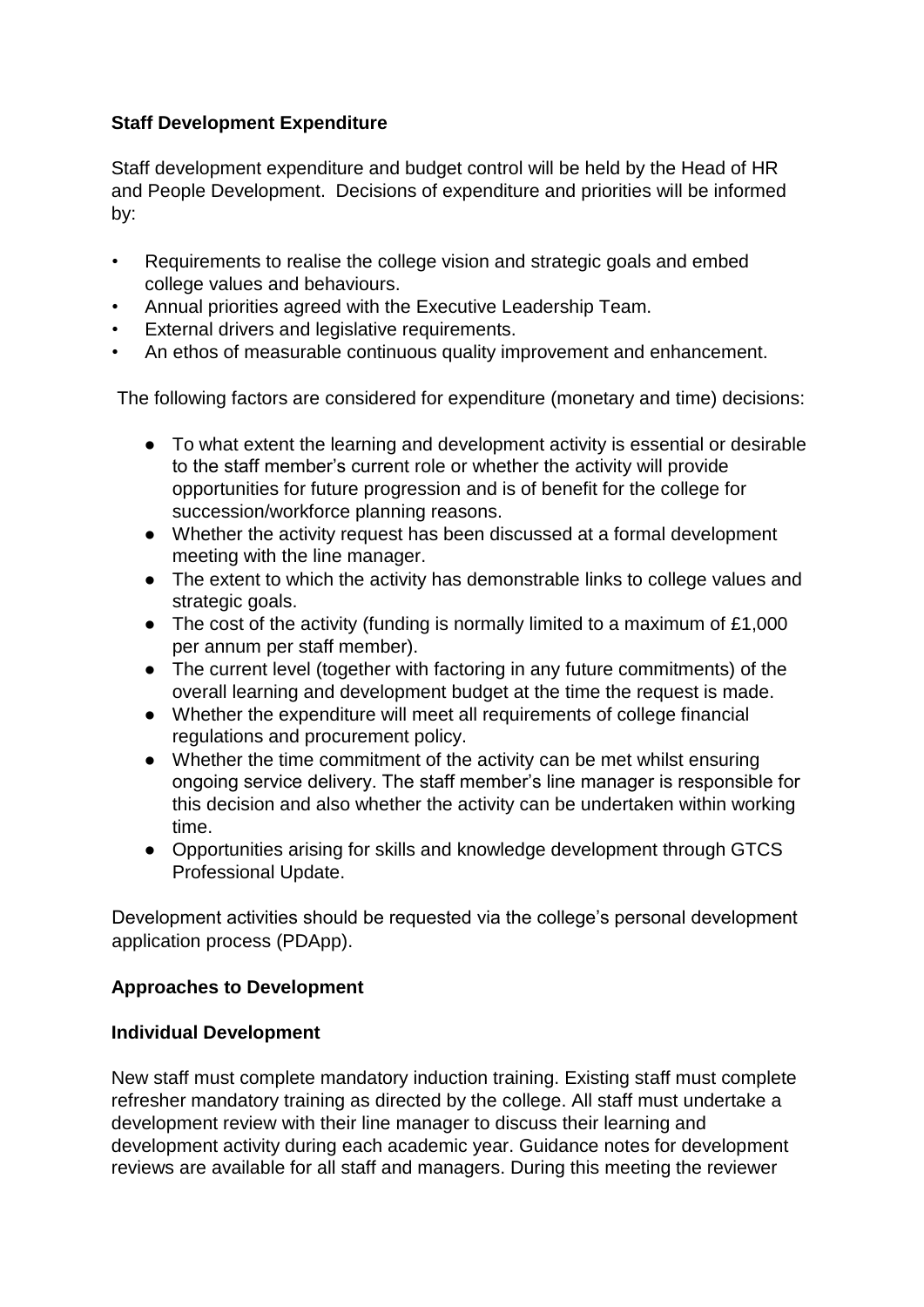and reviewee will agree development activity targets for the upcoming academic year.

Individual development learning can be accessed via the college's online Staff Learning Academy site which provides a range of learning materials. Other development activities can be identified by the staff member, line manager and/or Learning and Development Officer.

#### <span id="page-4-0"></span>**Funding and time commitment**

Staff having an approved learning activity are expected to undertake and complete this within an agreed timeframe. Any difficulties to achieving this should be raised by the staff member with the line manager.

For costs, staff undertaking an activity which **costs more than £500,** are required to sign an agreement with the college detailing the conditions of the support provided. In particular, any staff member voluntarily leaving West Lothian College employment whilst undertaking the activity or within 1 year of its completion will be required to repay the full college funding expenditure for the activity.

#### <span id="page-4-1"></span>**Professional Memberships**

The college will not financially support any professional membership costs.

#### <span id="page-4-2"></span>**Team Development**

Teams and managers will identify development and quality enhancement needs through self-evaluation. Managers will have responsibility for and oversight of this work.

Team development needs may be addressed through team development days/events or other activities. Such activities must also demonstrably link to the achievement of the college vision and strategic goals and support the embedding of college values and behaviours.

Managers will coordinate and facilitate team development activities in conjunction with the Head of HR and People Development and the Learning and Development Officer to ensure that teams realise targets from self-evaluation. Team development events are approved through an applications process and submission of Professional Development Application (PDApp) forms.

The Learning and Development Officer will book external trainers/facilitators and will support managers in the coordination, delivery and evaluation of team development activities.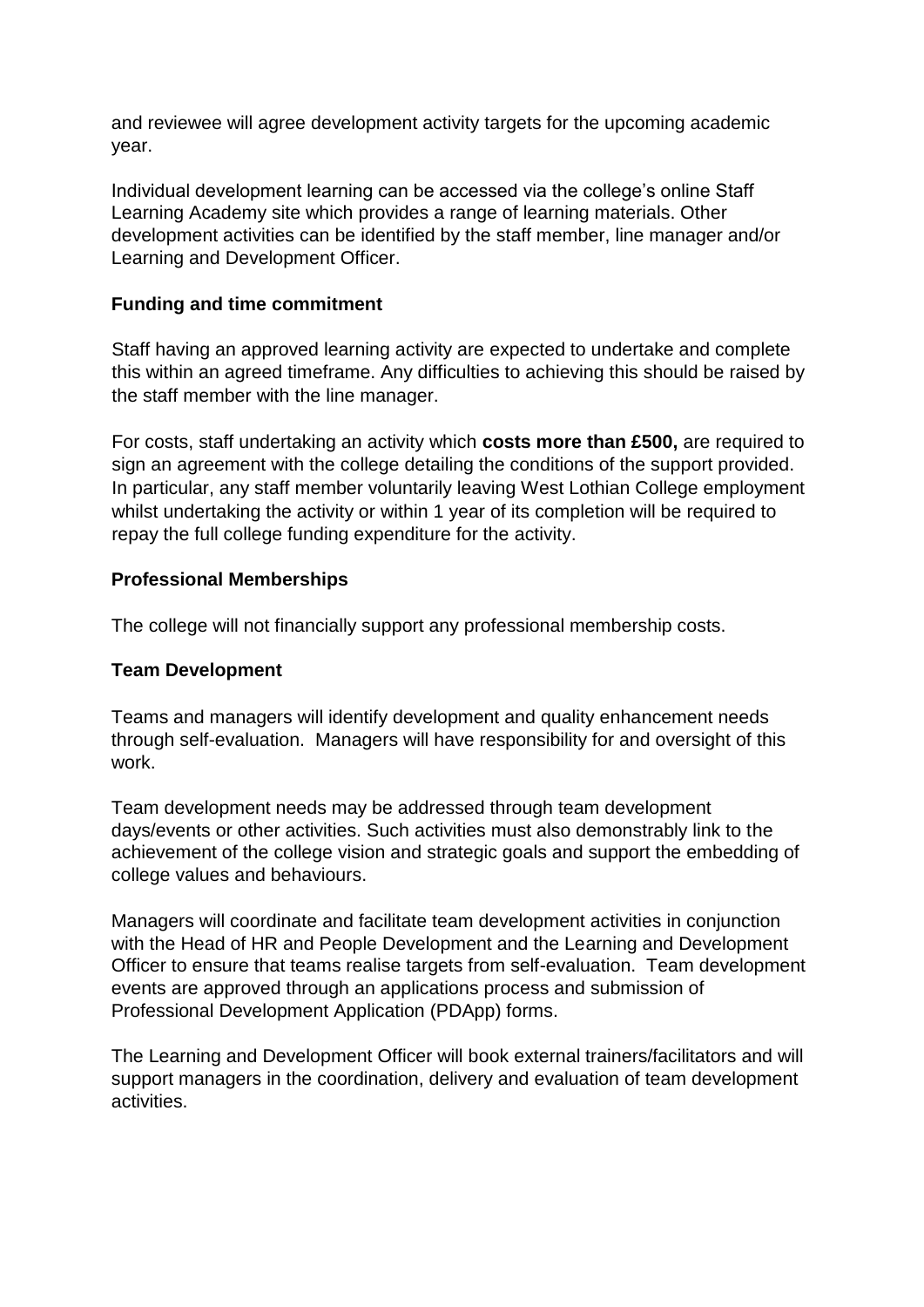Reporting on development activity is undertaken on a quarterly basis to the Executive Leadership Team and the college Board of Governors via the HR and People Development Team.

#### <span id="page-5-0"></span>**Whole college Development Days**

The college schedules whole college staff development days at intervals throughout the year. The content of these days will be informed by a strategic overview of development needs held by the Head of HR and People Development who will consult on content with the Executive Leadership Team and College Leadership Team.

#### <span id="page-5-1"></span>**Online Staff Development**

Some aspects of staff development are most effectively addressed through elearning. This method of development will be offered where it represents value for money and learning outcomes can be achieved.

#### <span id="page-5-2"></span>**Other Staff Development**

The college recognises that informal development is valuable and can only be undertaken with a commitment of time and other agreed expenses, which will be provided where possible. The following list provides examples of informal professional development:

- Representing the college on an external group.
- Visiting colleagues in another college to share best practice.
- Shadowing colleagues internally or externally.
- Attending network meetings.
- Leading and contributing to professional dialogue events.
- Team teaching.
- Discussion with internal colleagues.

#### <span id="page-5-3"></span>**Leadership and Management Development**

In particular a focus for learning and development activities is to equip college managers and leaders with the required skills and confidence to successfully respond to, adapt to, enact and manage change as well as the capabilities to engage, develop, support and challenge their staff and promote excellent performance.

The college will also support staff who have the potential and aspiration for career development, particularly in terms of management and supervisory skills where this strengthens succession and workforce planning.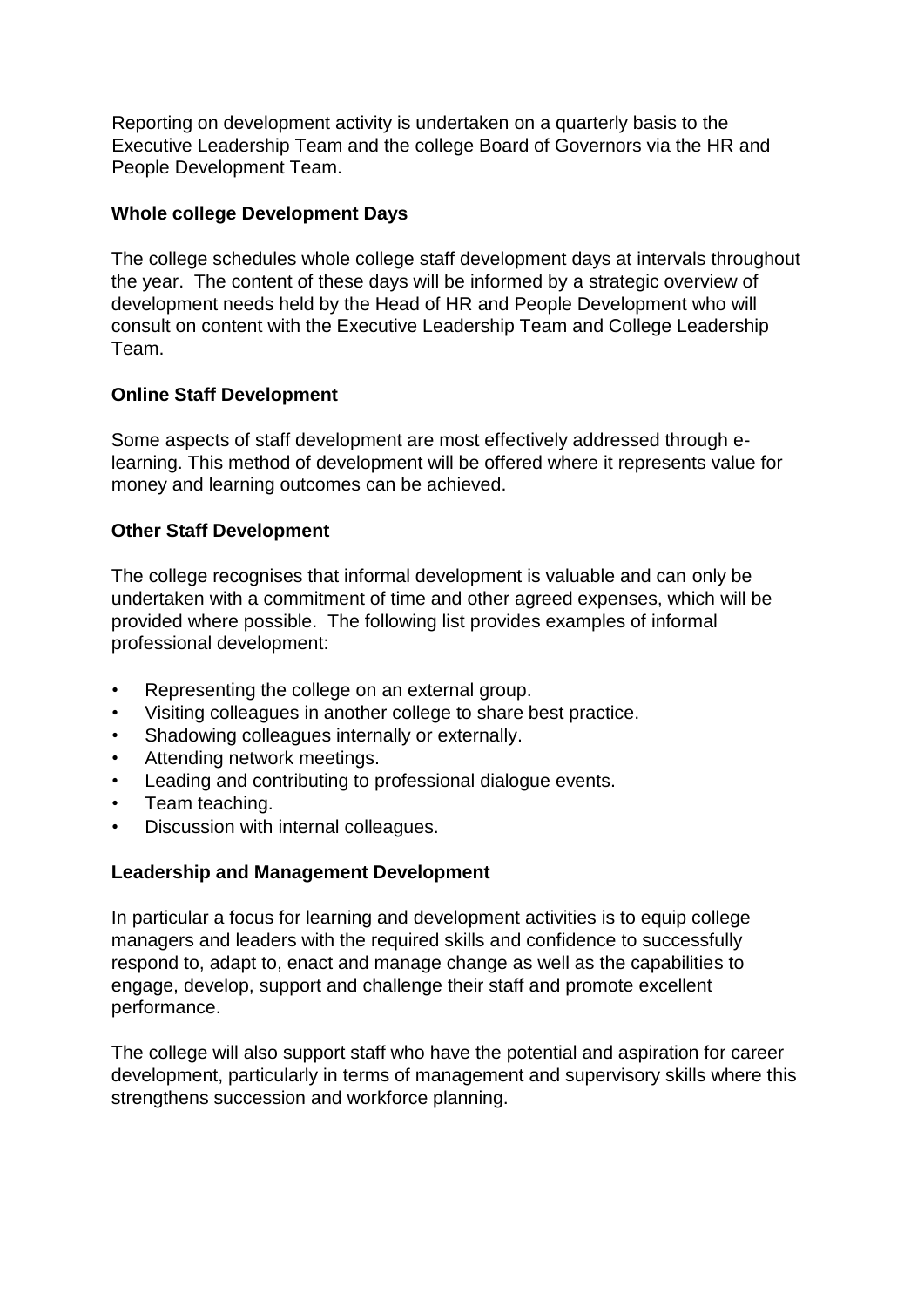#### <span id="page-6-0"></span>**Workforce Planning**

The college will, through effective workforce planning, ensure that it has a sufficient level of staffing which is appropriately skilled and deployed and will provide staff, where possible, with the opportunity to progress.

The college has three values which are:

- Welcoming to All
- Students at the centre of everything we do
- Always striving for better

Underpinning these values are college behaviours:

- We are respectful and inclusive, and treat everyone as an individual
- We listen actively, and communicate in an open and supportive way
- We are positive role models, engaging with purpose and enthusiasm
- We work together and support each other as part of a team
- We are flexible and accommodating, acting on feedback to make changes
- We are understanding and responsive, focusing on individual needs
- We evaluate and reflect on our practice to improve and succeed
- We are open to new ways of working, looking outwards and learning from others
- We are proactive and forward thinking, preparing for what may be coming next

To ensure the realisation of these values and embedding of behaviours a number of tools will be employed:

- Succession planning an annual activity undertaken by management, supported by HR and People Development.
- Risk management risk of leaving assessed annually in the annual workforce planning exercise undertaken by management, supported by HR and People Development.
- Recruitment and retention planning with processes in place for vacancy control and recruitment planning.
- Staff induction and lecturers' induction all new starters undertaking an induction with all staff regularly undertaking mandatory training.
- Flexible working a supportive approach to flexible working for time and location of delivery.
- Forecasting of demand for, and supply of, skills required in specific areas assessed via the annual workforce planning activity undertaken by management, supported by HR and People Development.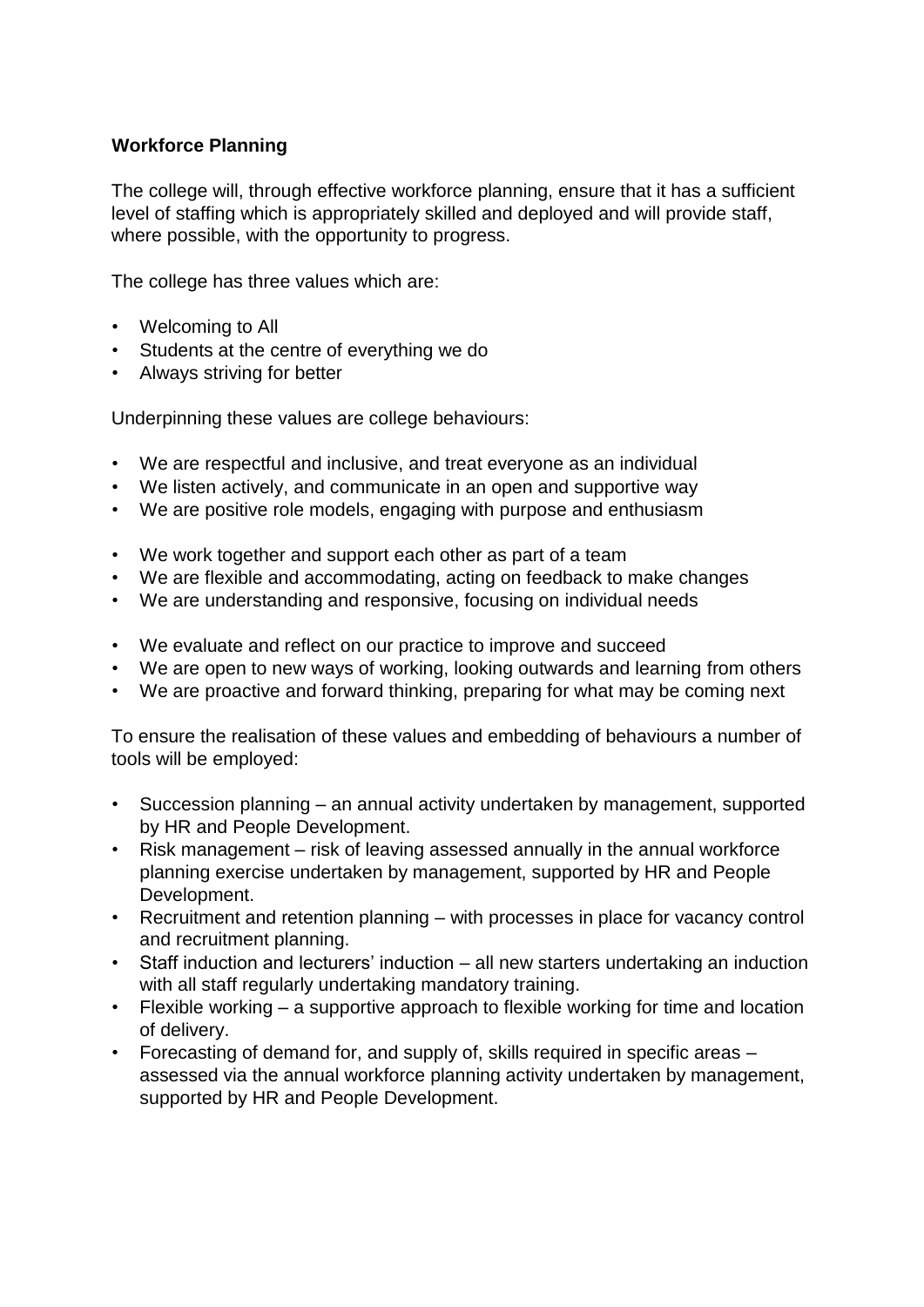#### <span id="page-7-0"></span>**Teaching Qualifications and Professional Development Awards**

The college will support staff undertaking teaching qualification as outlined in Appendix B.

All lecturing staff are ultimately required to undertake the TQFE, unless they already hold an equivalent teaching qualification. This is a contractual requirement agreed via national bargaining.

#### <span id="page-7-1"></span>**General Teaching Council Scotland (GTCS)**

All GTCS registrants must use the myPL tool of the myGTCS system for logging personal development and completing GTCS Professional Update. It is the registrant's responsibility to ensure that they meet all ongoing requirements of GTCS registration, including Professional Update. Guidance on the expectations of GTCS registrants and their line managers is included as Appendix A.

#### <span id="page-7-2"></span>**Assessor and Verifier Units**

The college will support staff undertaking Assessor and Verifier units where these are an essential requirement of their post.

#### <span id="page-7-3"></span>**Support Services**

The college actively encourages support areas to engage in development activities including team and personal development. The college will support professional qualifications where appropriate and relevant to the post holder's job role or to provide development opportunities.

#### <span id="page-7-4"></span>**Recording**

A central record is kept of PDApps – both individual and team, however, members of staff are responsible for keeping their individual continuous professional development records. Lecturers must use the myPL tool of the myGTCS portal provided by GTCS for this purpose.

Staff should notify the HR and People Development Team of completed qualifications, in particular TQFE completion.

#### **Evaluation and knowledge transfer**

Staff undertaking learning activities will be encouraged to participate in their evaluation process. In addition, where appropriate, staff are encouraged to share their learning with relevant colleagues and teams to embed their learning and disseminate knowledge and skills more widely.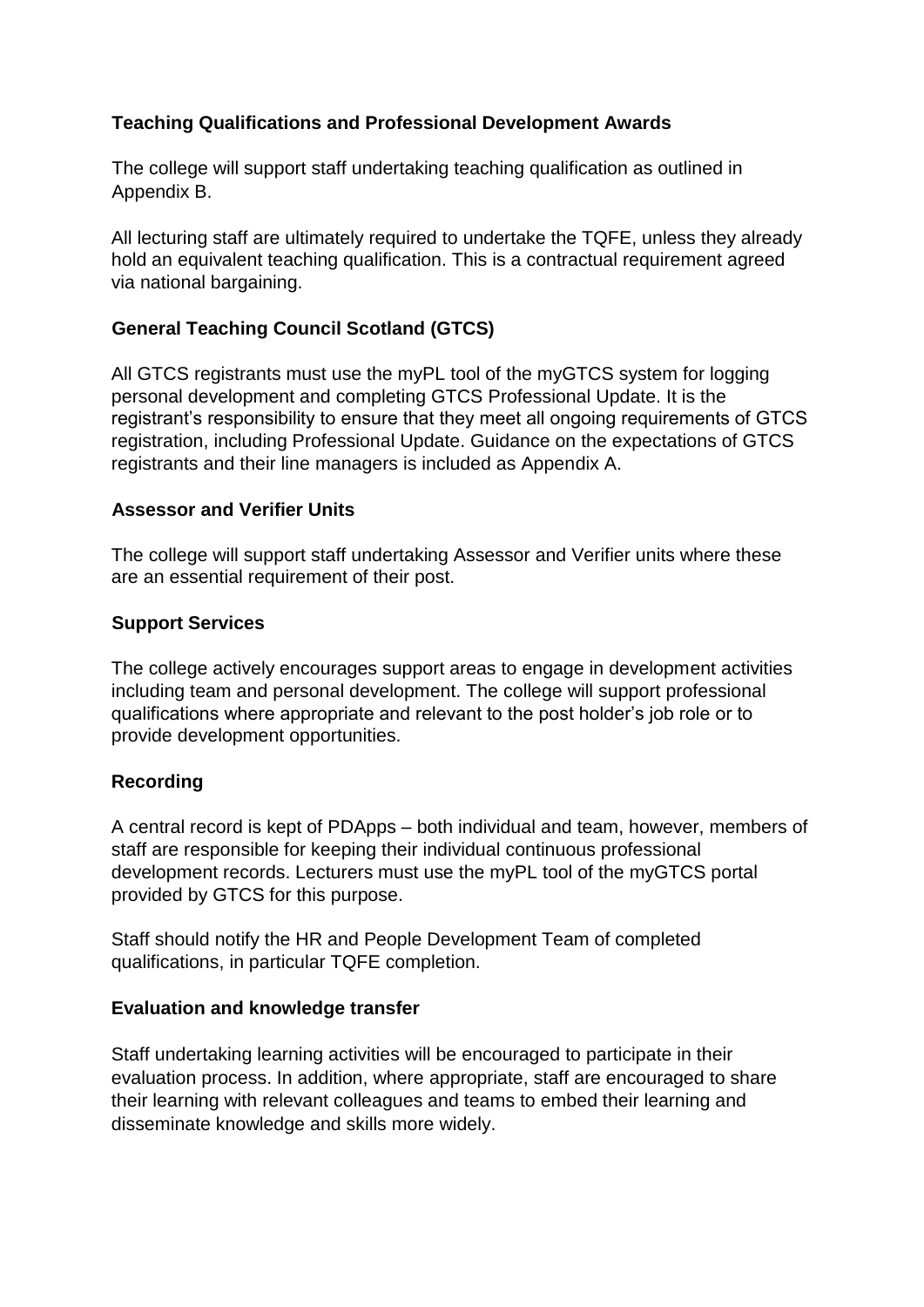#### **Reporting**

The Head of HR and People Development will produce an annual Staff Development Plan for Executive Leadership Team approval and report against realisation of this quarterly to this Team and to the Board of Governors.

#### **Appeals**

In the case of disagreement regarding the application of this policy between a member of staff and their line manager, the matter will be referred to a more senior manager who will be advised by the Head of HR and People Development. The decision taken by the senior manager and the Head of HR and People Development is final. At meetings involving the staff member they may be accompanied by a workplace colleague or be represented by a trade union representative.

#### <span id="page-8-0"></span>**Review**

This policy is reviewed on a three-yearly basis or as required.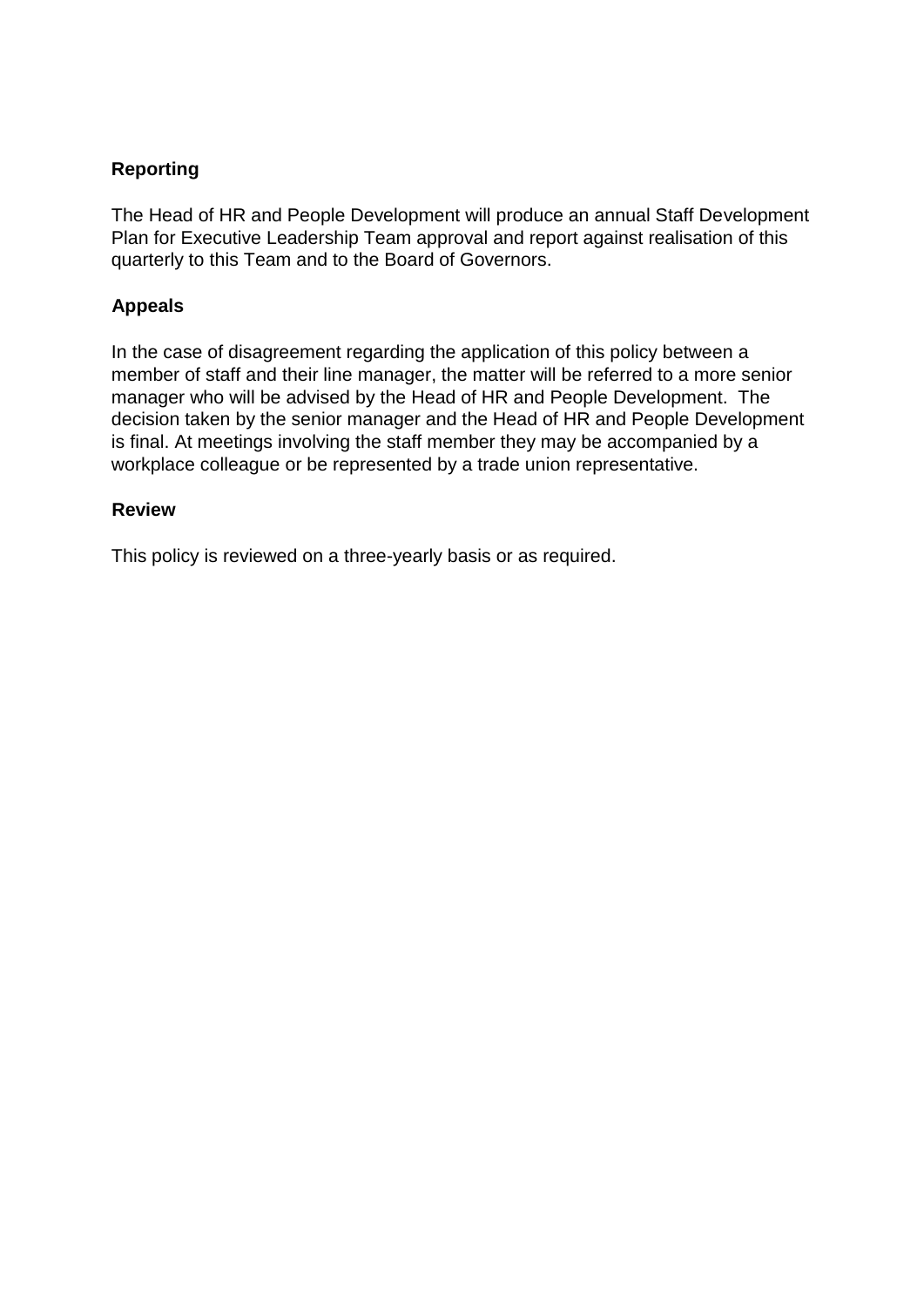#### <span id="page-9-0"></span>**Appendix A – GTCS Guidance**

The following provides specific advice on Professional Update for the General Teaching Council for Scotland (GTCS) registered staff and their line managers.

This guidance relates to all lecturers and/or GTCS registrants whether joining West Lothian College as GTCS registered staff and maintaining this status, or becoming registered with GTCS during the period of employment.

The college will notify GTCS of registrants leaving and joining West Lothian College or becoming registered in the course of their employment.

#### **Introduction**

This appendix provides information and guidance for GTCS registered staff of West Lothian College and their line managers to meet the requirements of Professional Update.

West Lothian College have had the college's approach to lecturers' professional development validated by GTCS.

#### **Key Purposes of Professional Update**

Professional Update focuses on continuous improvement rather than performance management.

The key purposes of Professional Update are:

- to maintain and improve the quality of our lecturers as outlined in the appropriate professional standards and to enhance the impact that they have on learners' learning
- to support, maintain and enhance lecturers' continued professionalism and the reputation of the teaching profession in Scotland

#### **1. Professional Update Requirements**

GTCS registered staff at West Lothian College are required to:

- **a) Record professional learning using the MyPL online tool provided by GTCS - you should check your contact details are up to date annually.** Each GTCS registrant should have a MyGTCS account through which contact details can be checked and amended. If you do not have an account set up, this can be created at [www.gtcs.org.uk](http://www.gtcs.org.uk/) using your GTCS number, date of birth and by creating your own password.
- **b) Engage in ongoing career-long, high-quality, professional learning**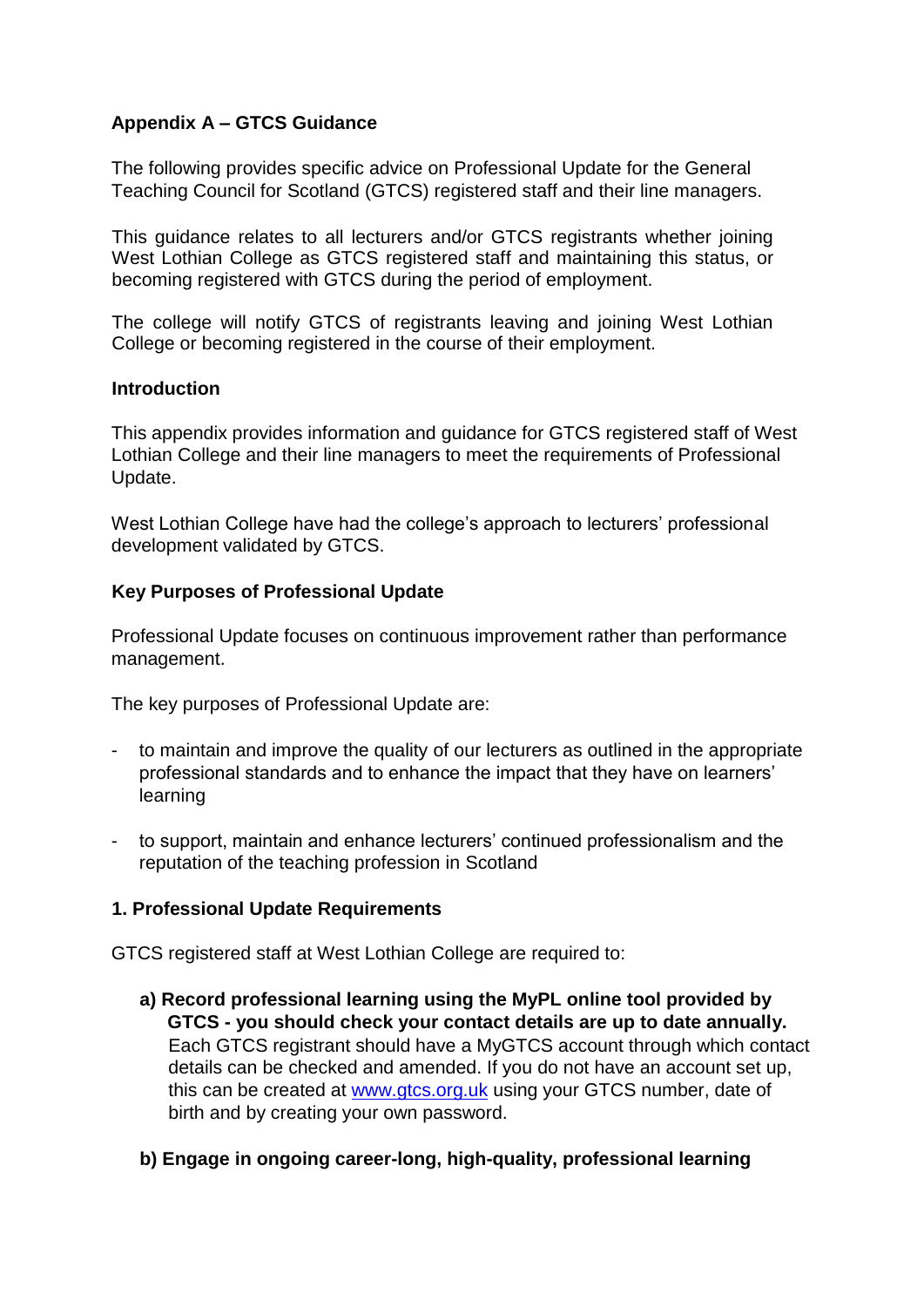Ongoing engagement with high quality learning and development opportunities in turn provides high quality learning experiences for the college's learners. Professional learning is what lecturers engage in to stimulate thinking and professional knowledge and to ensure that their practice is critically informed and up to date.

A range of learning and development activities are available through a variety of sources including College Development Network, SQA and other external organisations. Opportunities will be circulated by the HR and People Development team as and when appropriate.

Examples of professional learning are outlined by GTCS as follows:

[Professional Update for College Lecturers -](https://www.gtcs.org.uk/college/professional-update-for-college-lecturers/) The General Teaching Council [for Scotland \(gtcs.org.uk\)](https://www.gtcs.org.uk/college/professional-update-for-college-lecturers/)

- Work shadowing
- Co-operative or team teaching
- Digital learning to enhance blended/remote learning and teaching
- Planning learning which is inter-disciplinary
- Employer/industry engagement
- Participation in activities relating to assessment and moderation
- Secondments, acting posts and placements
- Masters level study
- Accredited courses or activity related to achieving national professional standards for lecturers
- Industry/academic conferences
- Self-evaluation and critical reflection processes
- Action learning
- Enquiry-based learning
- Professional dialogue with colleagues, other professionals, employers and learners
- Critical analysis of focused professional reading and research
- Engaging in practitioner enquiry/action research
- Learning about aspects of curriculum or pedagogical practice
- Peer support e.g. coaching or mentoring
- Observation of learning
- Online learning/blogs

#### **c) Self-evaluate using professional standards**

The Professional Standard for Lecturers in Scotland's Colleges is defined by GTCS and can be accessed here:

[https://www.gtcs.org.uk/professional-standards/professional-standards-for](https://www.gtcs.org.uk/professional-standards/professional-standards-for-lecturers-in-scotlands-colleges)[lecturers-in-scotlands-colleges](https://www.gtcs.org.uk/professional-standards/professional-standards-for-lecturers-in-scotlands-colleges)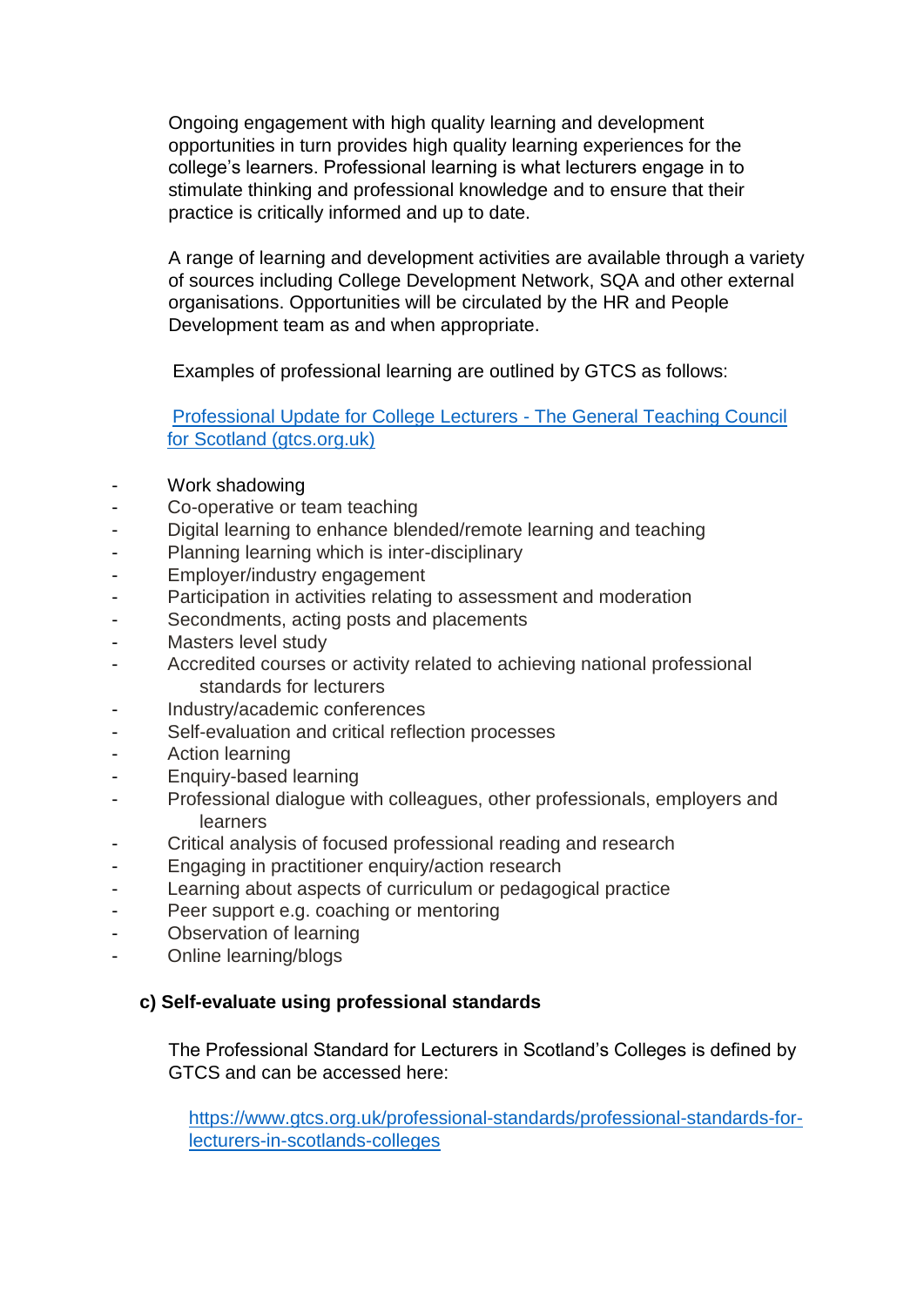The standards offer constructive support for registrants as they consider how to continue to develop professional knowledge and skills through ongoing self-evaluation and professional learning. Registrants can self-evaluate and plan professional learning using an aspect of any of the professional standards appropriate to their area of focus.

#### **d) Discuss the impact of professional learning through professional dialogue**

A wide variety of learning and development is available through organised events both internally and externally. West Lothian College recognises that participating in college, local and national working groups, being observed in the classroom and professional dialogue with colleagues is valid and beneficial to personal and professional development. All employees are encouraged to engage in professional dialogue as it is a key component of review and development meetings and supports professional learning.

#### **e) Maintain a record of professional learning / associated evidence**

The HR and People Development team will record all events and activities booked through the PD Application process. In addition, it is important that individuals also keep a record of any additional learning and development including reading of literature, professional dialogue etc. Lecturers must ensure that they update this into the MyPL GTCS system, which **must** be used for recording activity relating to Professional Update. The MyPL record should record professional learning activities reflecting on the professional standards and the impact of your professional learning.

GTCS Guidance on Evidence of Impact can be accessed here:

[http://www.gtcs.org.uk/professional-update/professional-learning-journey](http://www.gtcs.org.uk/professional-update/professional-learning-journey-using-evidence-of-impact.aspx)[usingevidence-of-impact.aspx](http://www.gtcs.org.uk/professional-update/professional-learning-journey-using-evidence-of-impact.aspx) 

#### **f) Confirm engagement in the Professional Update process every five years for sign off**

GTCS registrants are required to complete the 'sign-off' process every five years through the MyPL GTCS system.

GTCS Professional Update makes reference to an employer's Professional Review and Development process (PDR). At West Lothian College, the PRD process is the college's development review.

The line manager will then confirm this engagement via the GTCS system by confirming the lecturer's 'sign off'. Line managers are not required to be GTCS registered to participate in this process and a non-registered manager can have a GTCS account set up by emailing professional.update@gtcs.org.uk.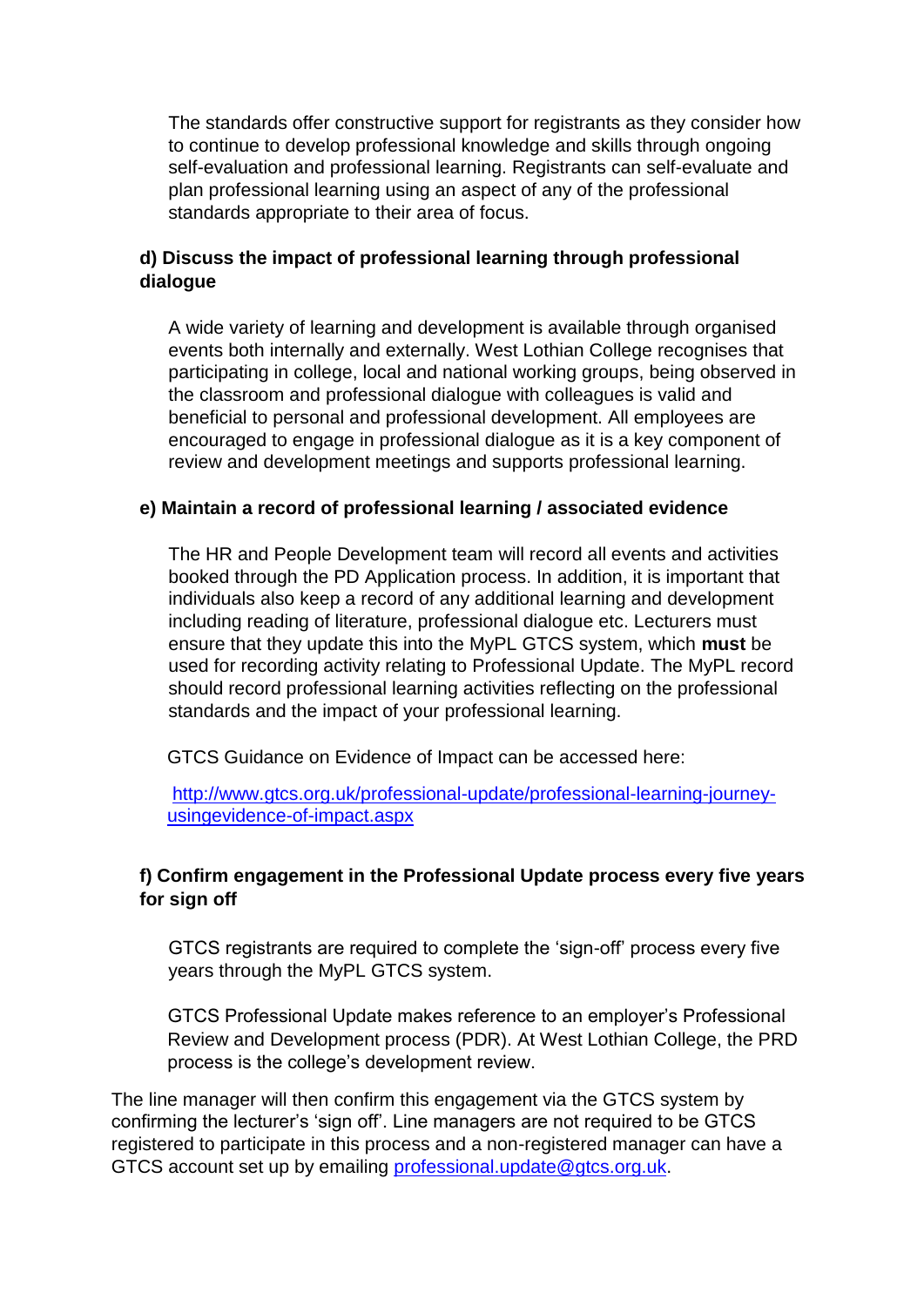Registrants will be notified directly by GTCS at the beginning of the year that their Professional Update sign off is required. Registrants can also see on the homepage within in their MyGTCS account when their Professional Update year is.

Information about the deferral process can be found in Section 3 (Deferral Process).

#### **2. The Role of Line Managers**

Line managers should be familiar with the requirements of registered lecturers, as set out in Section 1 (Professional Update Requirements).

It is the responsibility of every individual GTCS registered lecturer to engage in reflective professional learning to meet the requirements of Professional Update. Professional learning is what lecturers engage in to stimulate their thinking and professional knowledge and to ensure that their practice is critically informed and upto-date.

Line managers play a supportive as well as a challenging role, encouraging their individual staff and teams to reflect on practice with a focus on continuous improvement and assisting in the identification of professional learning activities and opportunities which will contribute to this.

GTCS registered lecturers must engage in Professional Update and maintain registration with GTCS. Lecturers should also notify their line manager when it is their sign off year.

GTCS require line managers to confirm the ongoing engagement in professional learning on an annual basis through the College development review process and every 5 years by 'signing off' Professional Update with GTCS at the lecturer's identified sign-off year. Completing the sign off process enables the lecturer to have their GTCS registration confirmed for a further five years.

The line manager signing off professional learning through the Professional Update process is referred to as the Reviewer. A Reviewer must set up a MyGTCS account, so they can link their account to their GTCS registered staff. This is required to allow the lecturer to share their record on an ongoing basis with the Reviewer and also to enable the 5 year sign-off process. Reviewers are not required to be GTCS registered to participate in this process and a non-registered Reviewer can have a MyGTCS account set up by emailing [professional.update@gtcs.org.uk](mailto:professional.update@gtcs.org.uk) requesting this. If a Reviewer is already a GTCS member then they should email [professional.update@gtcs.org.uk](mailto:professional.update@gtcs.org.uk) requesting Reviewer status.

When a GTCS registered lecturer has completed Professional Update, they must submit their Reflective Professional Learning Record to their Reviewer. This is done via linked MyGTCS accounts.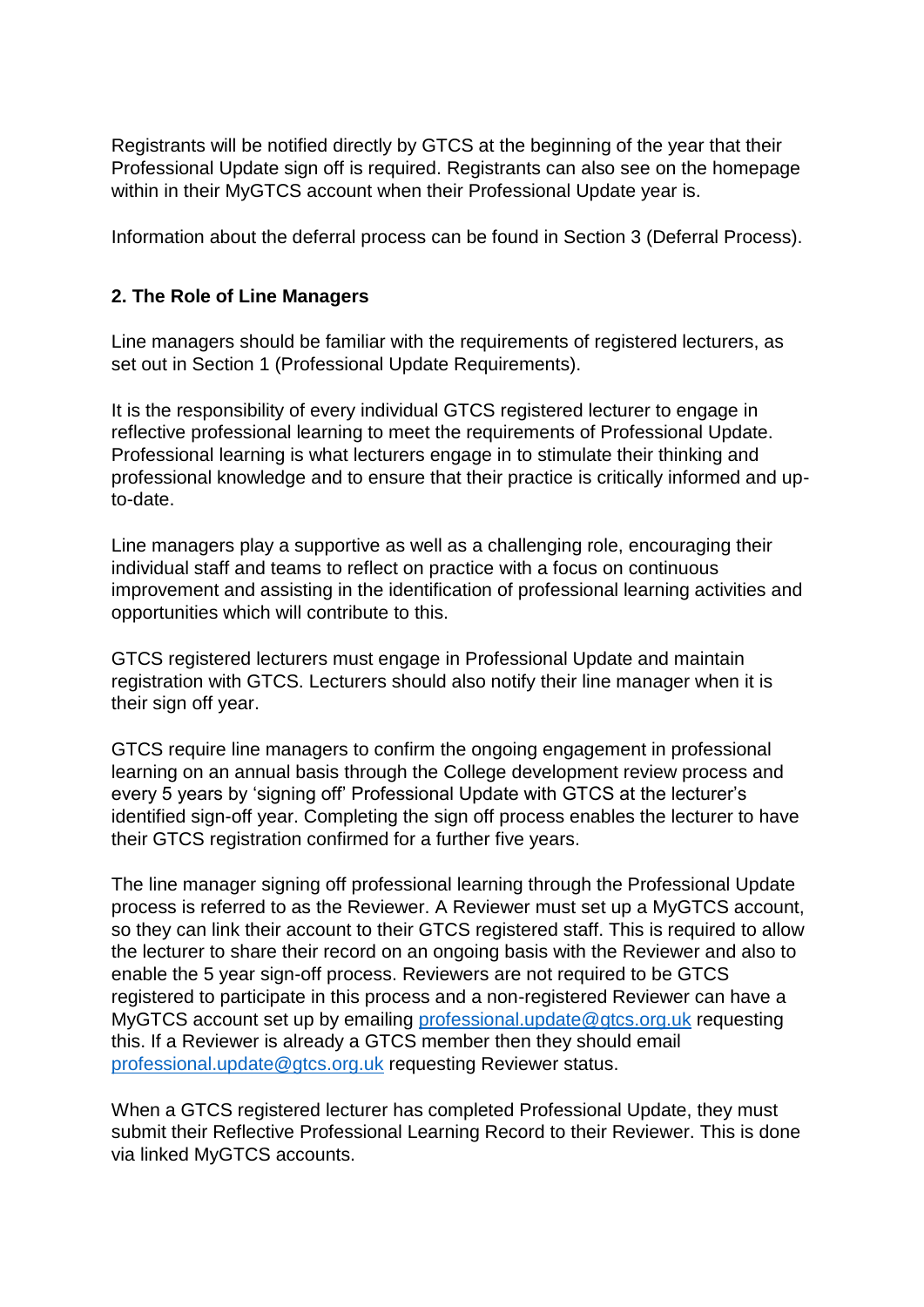The GTCS registered lecturer requests a Reviewer by clicking "request association" and entering the reviewer's email address in their MyGTCS account. This only has to be set up once and would require change only if the Reviewer changed. The Reflective Professional Learning Record should then be discussed as part of the process and should take into account evidence of impact.

The Reviewer (line manager) is required to confirm the lecturer's engagement with the requirements of Professional Update and Professional Standards.

#### **3. Deferral Process**

It is recognised that there are a number of exceptional circumstances which may make completion of the Professional Update process within the designated timescale difficult. These include, but may not be limited to, career breaks, extended illness and maternity/ paternity/adoption leave. In such circumstances, an extension to the 5 yearly sign off period may be requested.

Deferral would be subject to approval by the registrant's immediate line manager, or the Vice Principal. A request for deferral can be made at any point in the year but should be made as far in advance as possible. Deferrals would normally be granted for a period of one year with the expectation that Professional Update sign off would be completed the following academic session. Where a registrant knows in advance that the deferral period is likely to be greater than one year, this should be discussed with their line manager.

Where there is disagreement in relation to a decision regarding a deferral which cannot be resolved between the lecturer and their immediate line manager, the matter should be referred to the Head of HR and People Development.

The decision to grant a deferral sits with the employer, in this case West Lothian College. Where a deferral has been approved by a line manager, GTCS should be informed by way of the MyGTCS account. The GTCS Professional Update guidelines at [http://gtcs.org.uk/professional-update/professional-update-what-do-i-need-to](http://gtcs.org.uk/professional-update/professional-update-what-do-i-need-to-know-do.aspx)[know-do.aspx](http://gtcs.org.uk/professional-update/professional-update-what-do-i-need-to-know-do.aspx) give information about deferrals.

#### **4. Bringing forward Professional Update**

GTCS also permits a registrant to bring forward their Professional Update and complete this prior to the scheduled deadline. Guidelines to do so are available on the GTCS website: [https://www.gtcs.org.uk/college/professional-update-for-college](https://www.gtcs.org.uk/college/professional-update-for-college-lecturers)**[lecturers](https://www.gtcs.org.uk/college/professional-update-for-college-lecturers)** 

#### **5. Appeals Process**

Professional Update focuses on the registrant's commitment to career long professional learning and the impact of this rather than determining whether or not a registrant is, or has remained, competent in relation to the Professional Standards for Lecturers in Scotland's Colleges.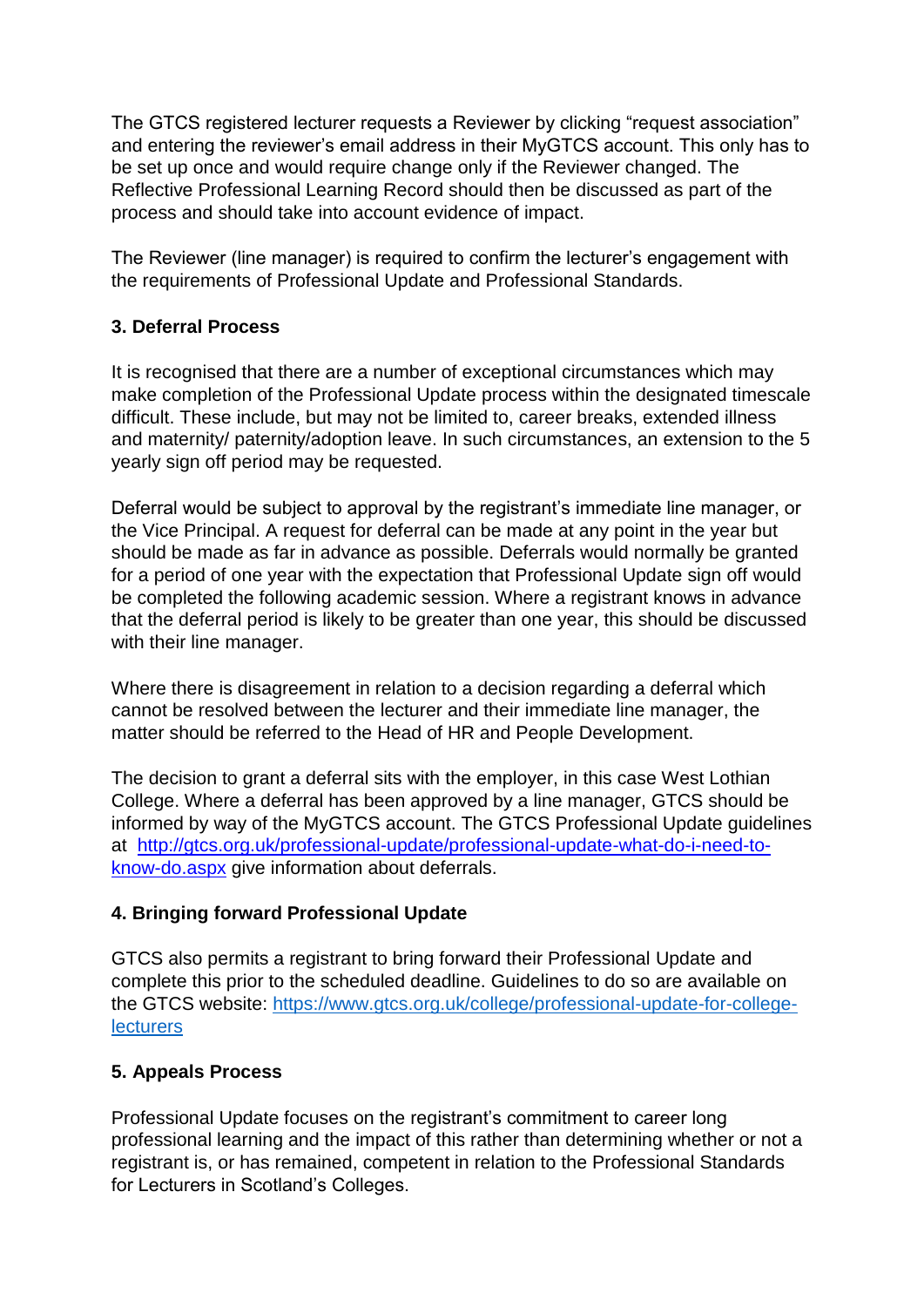Where there are competency issues in relation to a lecturer's performance, this is a separate matter and would be addressed through College policy, advice on which can be sought through Human Resources.

Where there is dispute or disagreement about any aspect of the Professional Update process which cannot be resolved between the registrant and their immediate line manager, the matter should be referred to the Vice Principal.

#### **6. Action by West Lothian College**

West Lothian College expects that GTC registered staff will engage fully in professional review and development and Professional Update, making use of the support and tools available via GTCS.

- West Lothian College will provide support and guidance where appropriate to support meeting these Professional Standards
- West Lothian College will encourage and support registrants to attend and engage in learning and development activities as and when appropriate.
- GTCS registered staff will be reminded annually to check that their contact details with GTCS are up to date and to amend these as appropriate.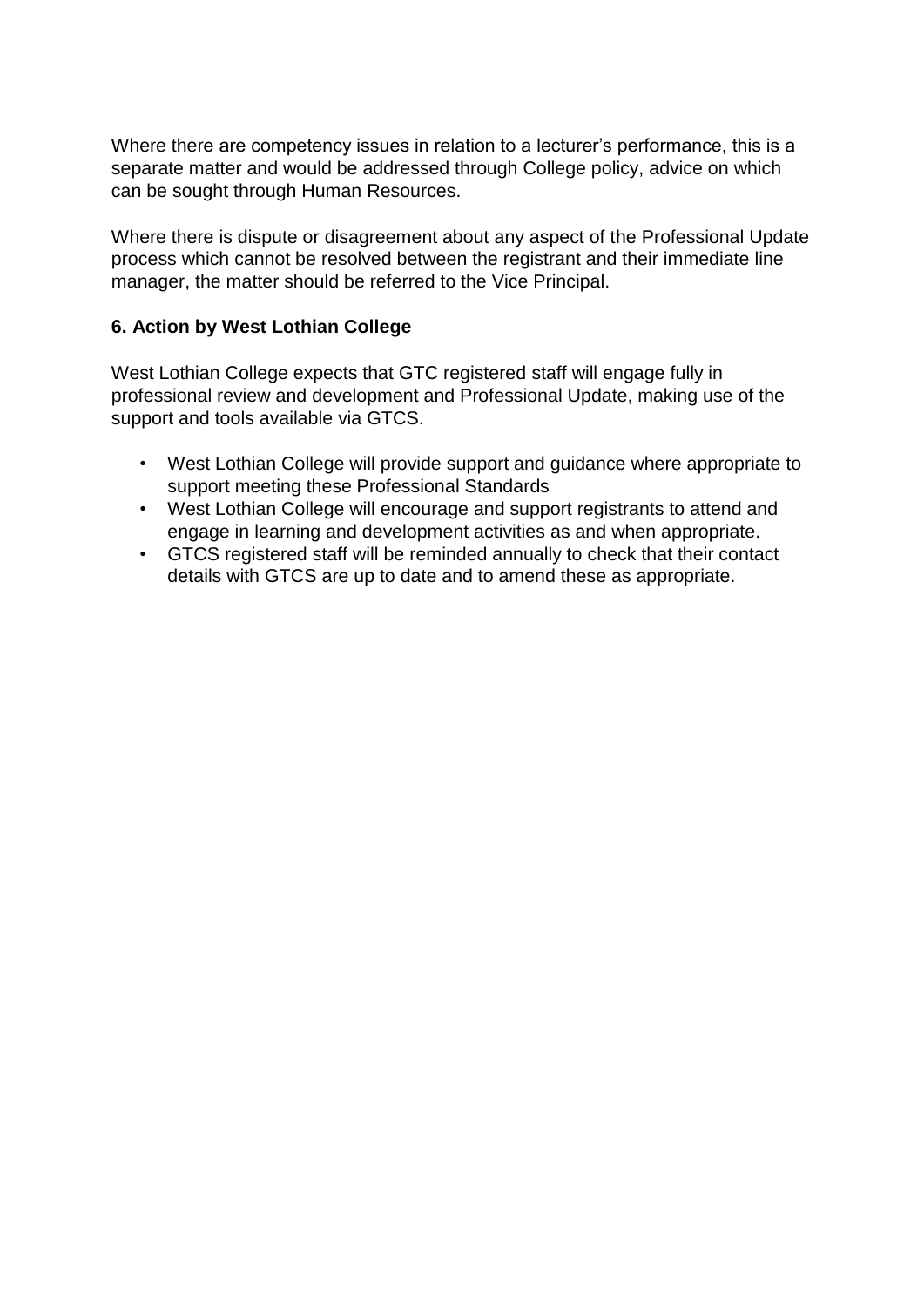#### <span id="page-15-0"></span>**Appendix B – Teaching Qualification Routes**

### **Teaching Qualification Routes**

The following process outlines the teaching qualification routes and the decisionmaking process for new and existing lecturing staff.

When referring to PDA this qualification is entitled 'Teaching Practice in Scotland's Colleges'.

#### **Process for Existing or New Lecturing Staff**

- 1. New Lecturers, with no teaching experience or teaching qualification, will be required to undertake the Teaching in Scotland's Colleges Award as soon as possible after their start date. This will be supported within the Faculty and supervised by the appropriate Learning and Skills Manager.
- 2. New Lecturers, with teaching experience, but without either the PDA or TQFE will be offered the PDA in the first instance, at the earliest possible opportunity, to ensure digital pedagogical skill development is the highest priority.
- 3. Where a lecturer already has a teaching degree or postgraduate teaching qualification, they wouldn't necessarily be a priority for TQFE. However, they may be presented for TQFE due to other considerations, or if finances allow.
- 4. Lecturers will discuss their career long professional learning needs with their line manager and use the annual personal learning plan process to document their planned and agreed journey towards GTCS registration.
- 5. Those without PDA are prioritised for PDA first. The PDA has been adapted to include digital pedagogy and this is the college's core priority in the 'emergency years'. This is especially important for lecturers early in their teaching career.
- 6. For TQFE decision making, Faculty Directors will collectively establish priority need and agree this over a three year plan to ensure lecturers who are not a current priority are clear that they will undertake this in future years - budget permitting. This will ensure a balance across all Faculties and will be reviewed annually.
- 7. Experienced Lecturers with (or without) PDA and TQFE may be offered 'refresher' PDA sessions, without summative assessment to ensure they develop skill and competence in digital pedagogy. This will be identified as part of ongoing personal development conversations and through the Personal Learning Plan annual reviews.
- 8. All lecturers will join the Learning Continuity Support Team to ensure their practice is current and reflective.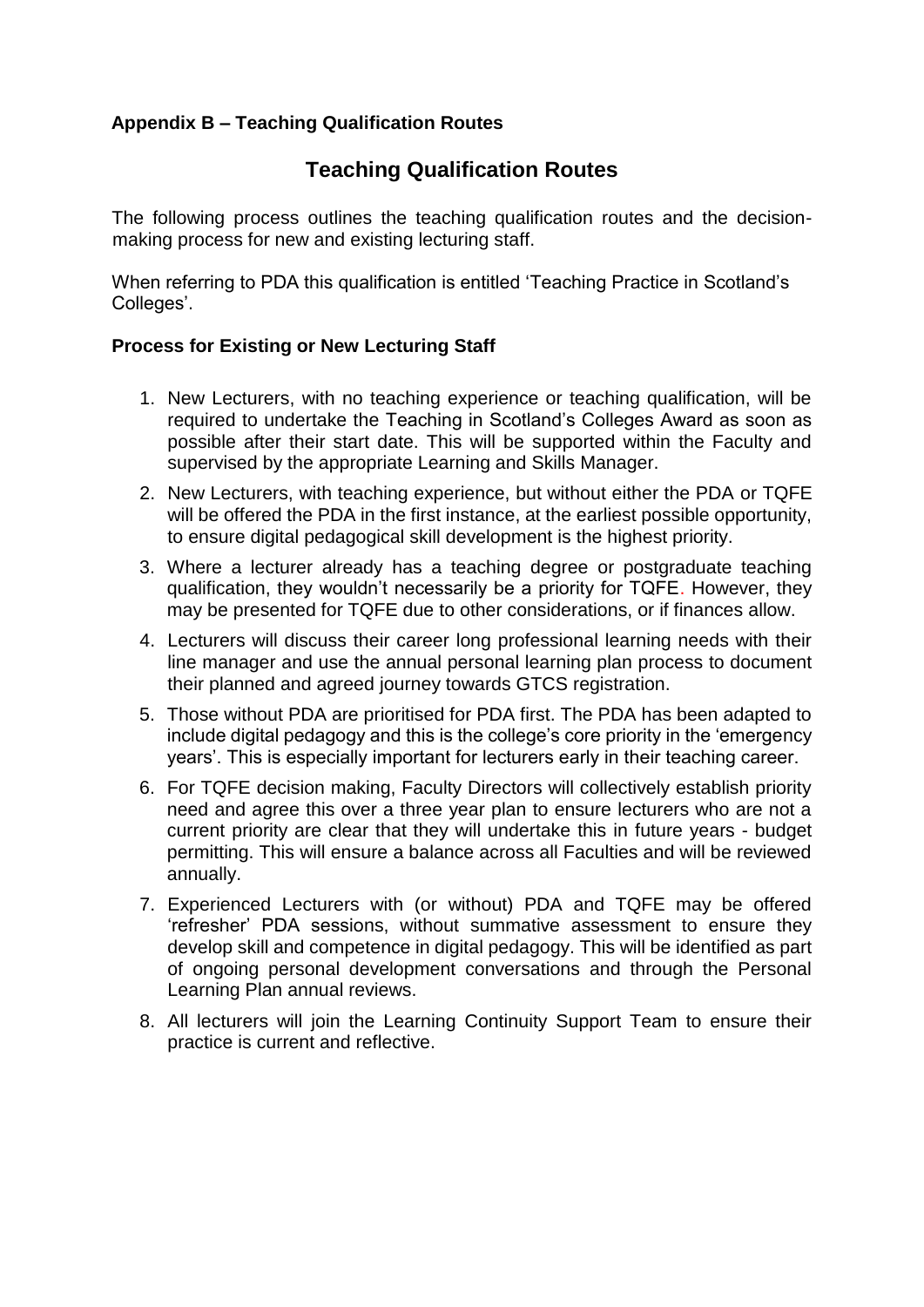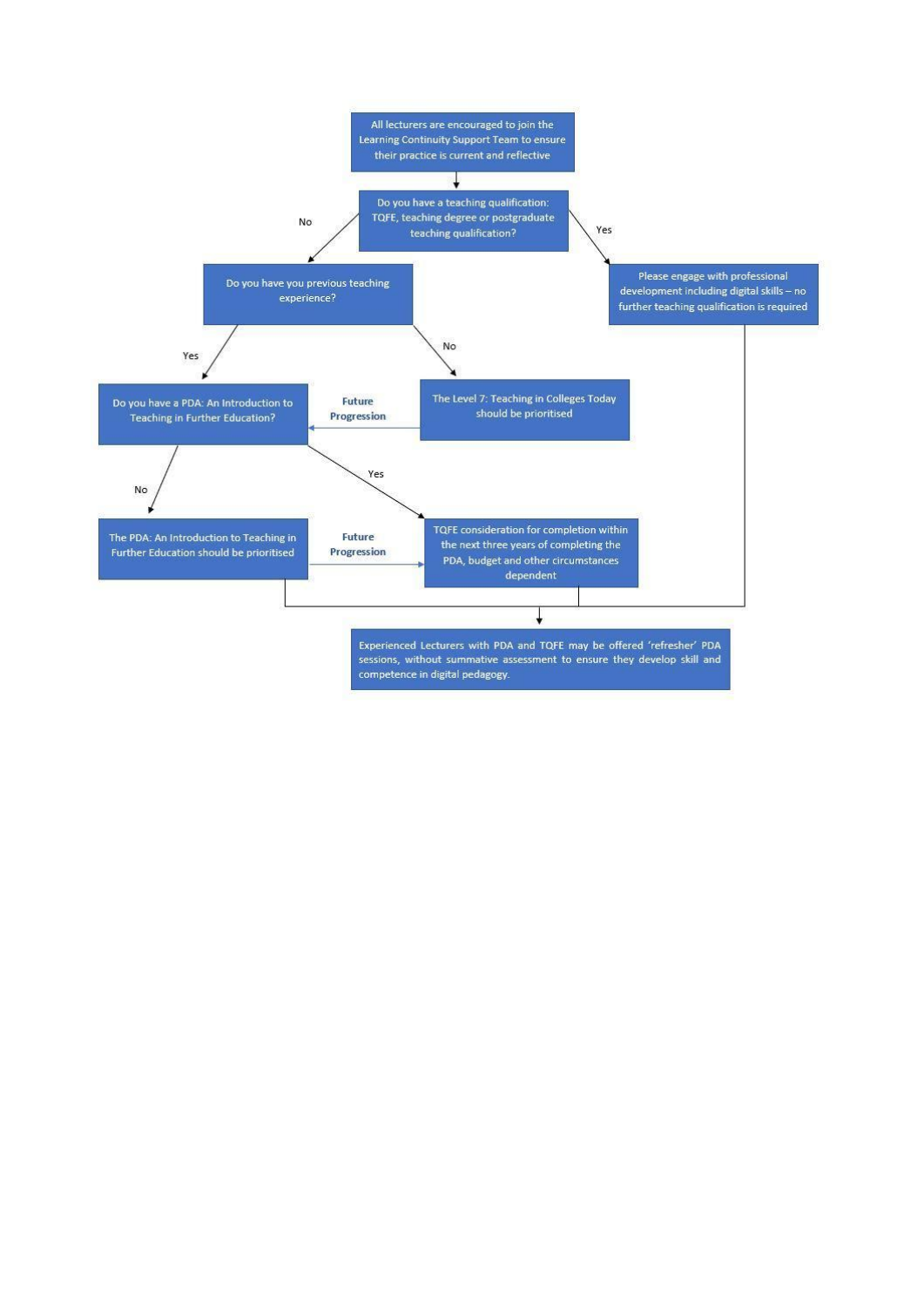#### <span id="page-17-0"></span>**Equality Impact Assessment**

EIA covers **strategies**, **policies, procedures, plans, provisions, criteria, functions, practices and activities, including decisions and the delivery of services**, but will be referred to hereinafter as 'policy/practice'.

| brief description):                                                                                                                                                                                                                                            | Policy/Practice (name or Career Long Professional Learning and Development<br><b>Policy</b> |  |  |  |
|----------------------------------------------------------------------------------------------------------------------------------------------------------------------------------------------------------------------------------------------------------------|---------------------------------------------------------------------------------------------|--|--|--|
| Reason for Equality Impact Assessment (choose from the following options):                                                                                                                                                                                     |                                                                                             |  |  |  |
| ŀ<br>Proposed new<br>Undertaking a review<br>of an existing policy.<br>policy/practice<br>Proposed change to<br>ŀ.<br>an existing<br>policy/practice<br>Undertaking a review<br>ŀ.<br>of an existing<br>policy/practice<br>Other (please give<br>ŀ<br>detail): |                                                                                             |  |  |  |
| Person responsible for the policy area or practice:                                                                                                                                                                                                            |                                                                                             |  |  |  |
| Name:                                                                                                                                                                                                                                                          | Derek O'Sullivan                                                                            |  |  |  |
| Job title:                                                                                                                                                                                                                                                     | Head of HR and People Development                                                           |  |  |  |
| An Equality Impact Assessment must be carried out if the policy/practice:<br>affects operational or strategic functions of the College                                                                                                                         |                                                                                             |  |  |  |

• is relevant to the promotion of equality (in terms of the Public Sector Equality Duty 'needs' as set out in the Policy and Guidance)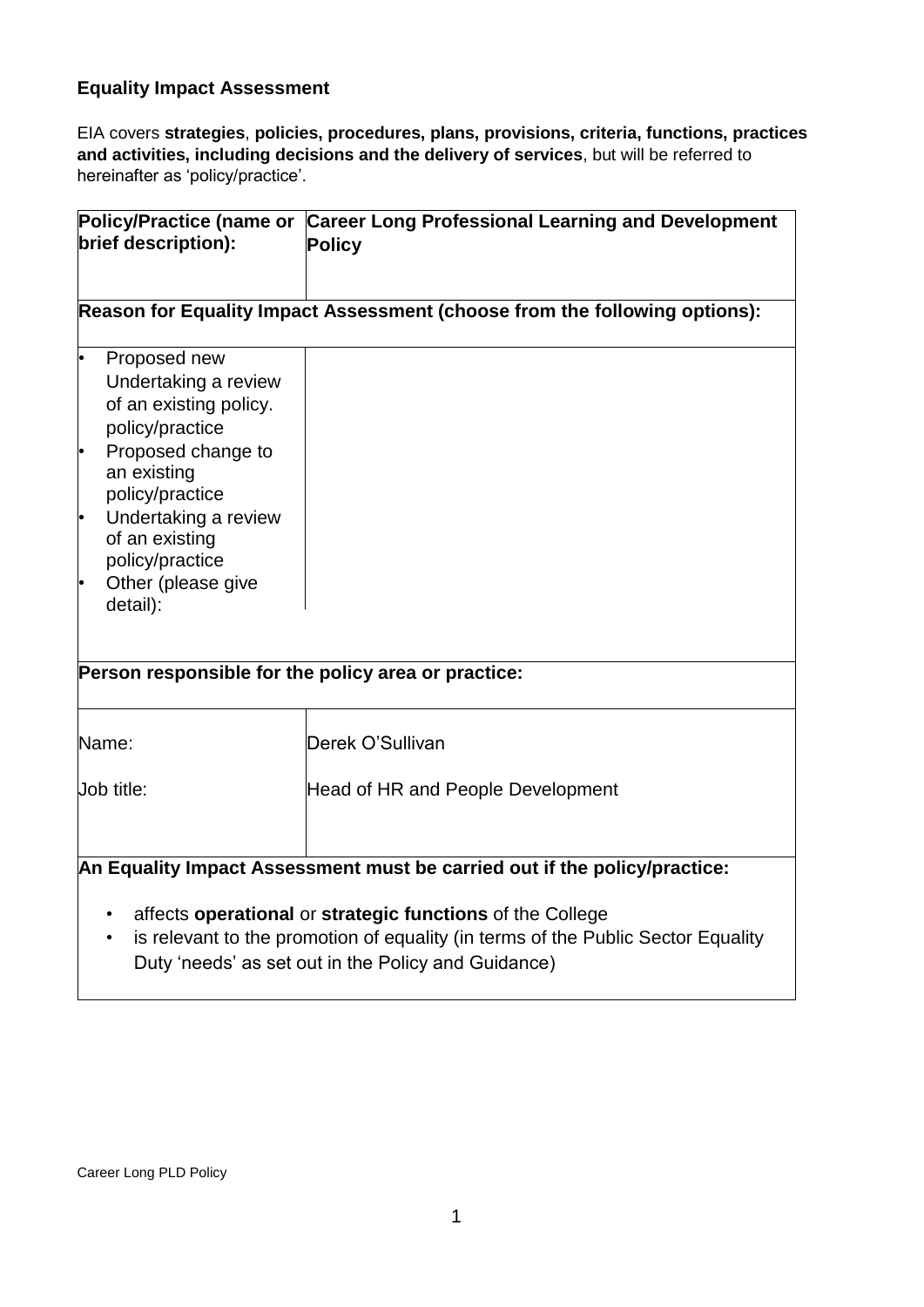| carried out             | Why the EIA is                                      | being Affects operational functions of the College.                                   |  |  |
|-------------------------|-----------------------------------------------------|---------------------------------------------------------------------------------------|--|--|
| <b>Equality Groups</b>  |                                                     |                                                                                       |  |  |
|                         |                                                     |                                                                                       |  |  |
|                         |                                                     | Relevant to the Policy/Practice, identify which of the undernoted equality groups are |  |  |
| impacted upon:          |                                                     |                                                                                       |  |  |
| $\overline{2}$          | Age                                                 |                                                                                       |  |  |
| ⊡                       | <b>Disability</b>                                   |                                                                                       |  |  |
| $\overline{\mathbf{E}}$ | race (including<br>ethnicity<br>and<br>nationality) |                                                                                       |  |  |
| n                       | religion or belief                                  | No impact                                                                             |  |  |
| 7                       | sex                                                 |                                                                                       |  |  |
| $\overline{2}$          | sexual orientation                                  |                                                                                       |  |  |
| $\overline{2}$          | gender                                              |                                                                                       |  |  |
|                         | reassignment                                        |                                                                                       |  |  |
| $\overline{P}$          | pregnancy and                                       |                                                                                       |  |  |
|                         | maternity marriage                                  |                                                                                       |  |  |
| $\Box$                  | or civil partnership                                |                                                                                       |  |  |
|                         |                                                     |                                                                                       |  |  |

# **Record your assessment against the following statements:**

| <b>Statement</b>                  | <b>Equality assessment</b>                          |
|-----------------------------------|-----------------------------------------------------|
| Detail the evidence of the needs  | For staff with disabilities, PDApp identifies       |
| of the identified equality groups | individual needs from the point of view of          |
| and any gaps in information       | supporting that individual to attend/participate in |
|                                   | the development activity.                           |
| Will application of this          | Not applicable                                      |
| policy/practice lead to           |                                                     |
| discrimination (direct or         |                                                     |
| indirect), harassment,            |                                                     |
| victimisation, less favourable    |                                                     |
| treatment for particular equality |                                                     |
| groups?                           |                                                     |
| If yes, how will the              | Not applicable                                      |
| policy/practice be changed to     |                                                     |
| contribute to advancing equality  |                                                     |
| of opportunity                    |                                                     |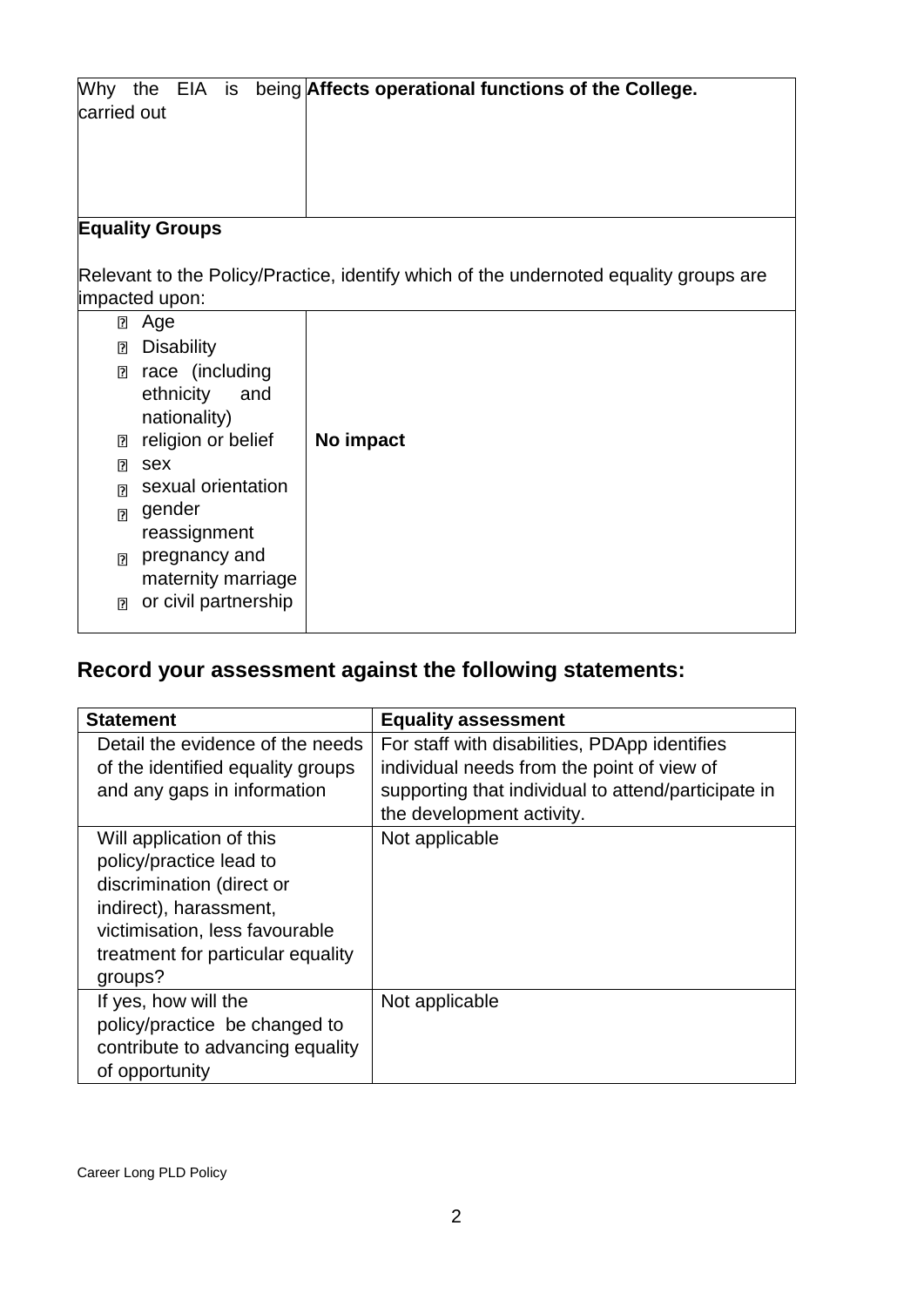| State how this policy/practice<br>will foster good relations:                                               | The policy promotes opportunities to all staff<br>regardless of any circumstances.                                                                          |
|-------------------------------------------------------------------------------------------------------------|-------------------------------------------------------------------------------------------------------------------------------------------------------------|
| Will the policy/practice create<br>any barriers for any other<br>groups?                                    | None – the PD application identifies individual<br>needs from the point of supporting that individual<br>to attend/participate in the development activity. |
| If yes, how will the<br>policy/practice be changed to<br>contribute to advancing equality<br>of opportunity | N/A                                                                                                                                                         |
|                                                                                                             |                                                                                                                                                             |
| Which equality groups or<br>communities have been<br>consulted in the development                           | N/A                                                                                                                                                         |

and review of this policy/practice?